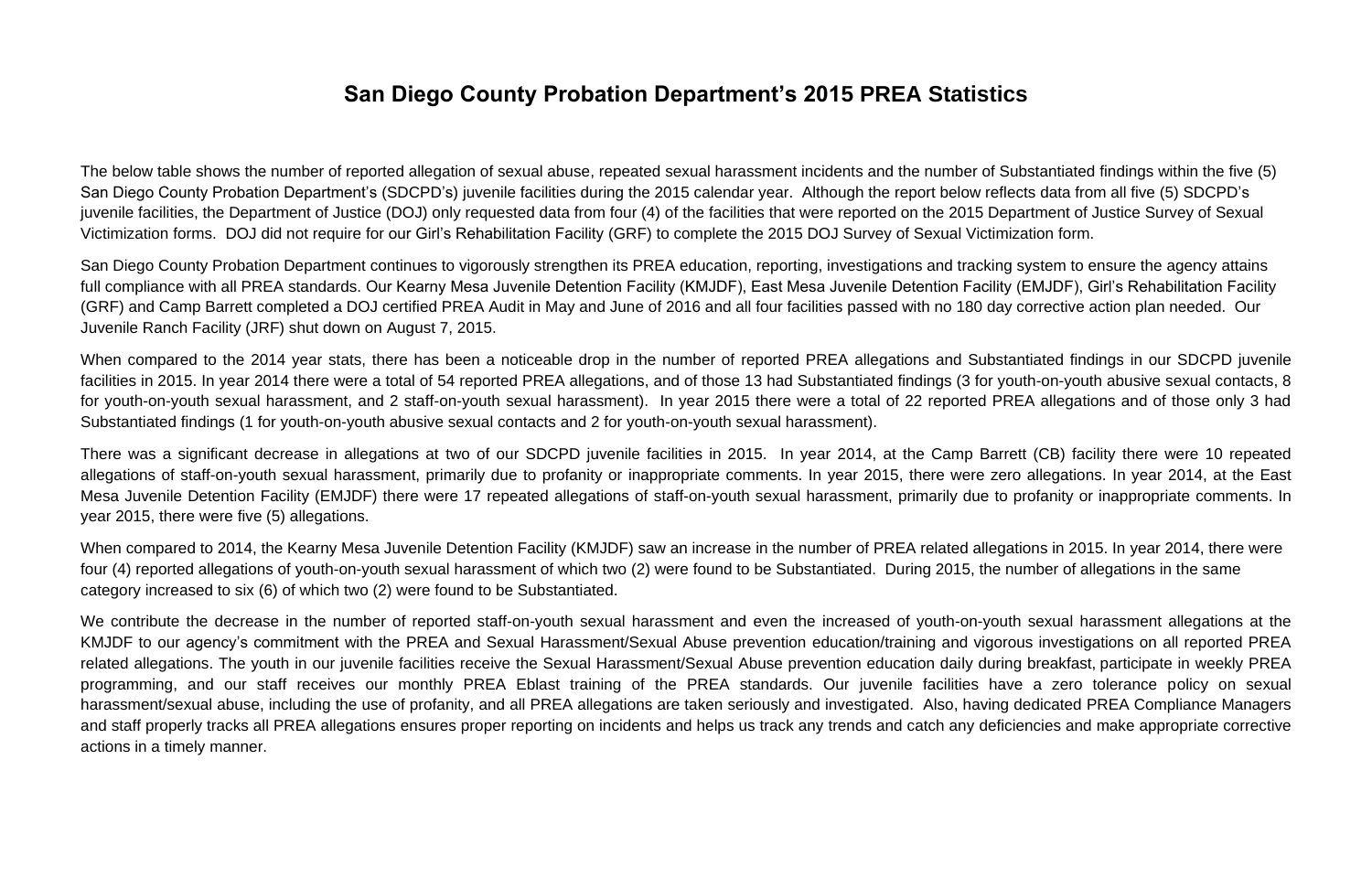| Year | Youth-on-Youth Nonconsensual Sexual Acts |               | <b>Youth-on-Youth Abusive Sexual</b><br><b>Contacts</b> |               | <b>Youth-on-Youth Sexual Harassment</b> |               | <b>Staff-on-Youth Sexual Misconduct</b> |               | <b>Staff-on-Youth Sexual Harassment</b> |               |
|------|------------------------------------------|---------------|---------------------------------------------------------|---------------|-----------------------------------------|---------------|-----------------------------------------|---------------|-----------------------------------------|---------------|
|      | <b>Number of reported</b>                | Substantiated | Number of reported                                      | Substantiated | <b>Number of repeated</b>               | Substantiated | <b>Number of reported</b>               | Substantiated | <b>Number of repeated</b>               | Substantiated |
|      | allegations                              |               | allegations                                             |               | allegations                             |               | allegations                             |               | allegations                             |               |
| 2015 |                                          | None          |                                                         |               |                                         |               |                                         | None          |                                         | None          |
|      |                                          |               |                                                         |               |                                         |               |                                         |               |                                         |               |

### **KMJDF 2015 PREA Statistics**

The below table shows the number of reported allegation of sexual abuse, repeated sexual harassment incidents and the number of substantiated reports within the Kearny Mesa Juvenile Detention Facility (KMJDF) during the 2015 calendar year as reported on the 2015 Department of Justice Survey of Sexual Victimization.

| Year | Youth-on-Youth Nonconsensual Sexual Acts |               |                    | <b>Youth-on-Youth Abusive Sexual</b><br><b>Contacts</b> |                           | <b>Youth-on-Youth Sexual Harassment</b> |                           | <b>Staff-on-Youth Sexual Misconduct</b> |                           | <b>Staff-on-Youth Sexual Harassment</b> |  |
|------|------------------------------------------|---------------|--------------------|---------------------------------------------------------|---------------------------|-----------------------------------------|---------------------------|-----------------------------------------|---------------------------|-----------------------------------------|--|
|      | <b>Number of reported</b>                | Substantiated | Number of reported | Substantiated                                           | <b>Number of repeated</b> | Substantiated                           | <b>Number of reported</b> | Substantiated                           | <b>Number of repeated</b> | Substantiated                           |  |
|      | allegations                              |               | allegations        |                                                         | allegations               |                                         | allegations               |                                         | allegations               |                                         |  |
| 2015 | None                                     | None          |                    |                                                         |                           |                                         |                           | None                                    | None                      | None                                    |  |
|      |                                          |               |                    |                                                         |                           |                                         |                           |                                         |                           |                                         |  |

### **EMJDF 2015 PREA Statistics**

The below table shows the number of reported allegation of sexual abuse, repeated sexual harassment incidents and the number of substantiated reports within the East Mesa Juvenile Detention Facility (EMJDF) during the 2015 calendar year as reported on the 2015 Department of Justice Survey of Sexual Victimization.

| Year | Youth-on-Youth Nonconsensual Sexual Acts |               | <b>Youth-on-Youth Abusive Sexual</b> |               | <b>Youth-on-Youth Sexual Harassment</b> |               | <b>Staff-on-Youth Sexual Misconduct</b> |               | <b>Staff-on-Youth Sexual Harassment</b> |               |
|------|------------------------------------------|---------------|--------------------------------------|---------------|-----------------------------------------|---------------|-----------------------------------------|---------------|-----------------------------------------|---------------|
|      |                                          |               | <b>Contacts</b>                      |               |                                         |               |                                         |               |                                         |               |
|      |                                          |               |                                      |               |                                         |               |                                         |               |                                         |               |
|      | <b>Number of reported</b>                | Substantiated | Number of reported                   | Substantiated | <b>Number of repeated</b>               | Substantiated | <b>Number of reported</b>               | Substantiated | <b>Number of repeated</b>               | Substantiated |
|      | allegations                              |               | allegations                          |               | allegations                             |               | allegations                             |               | allegations                             |               |
| 2015 | None                                     | None          |                                      | None          |                                         | None          | None                                    | None          |                                         | None          |
|      |                                          |               |                                      |               |                                         |               |                                         |               |                                         |               |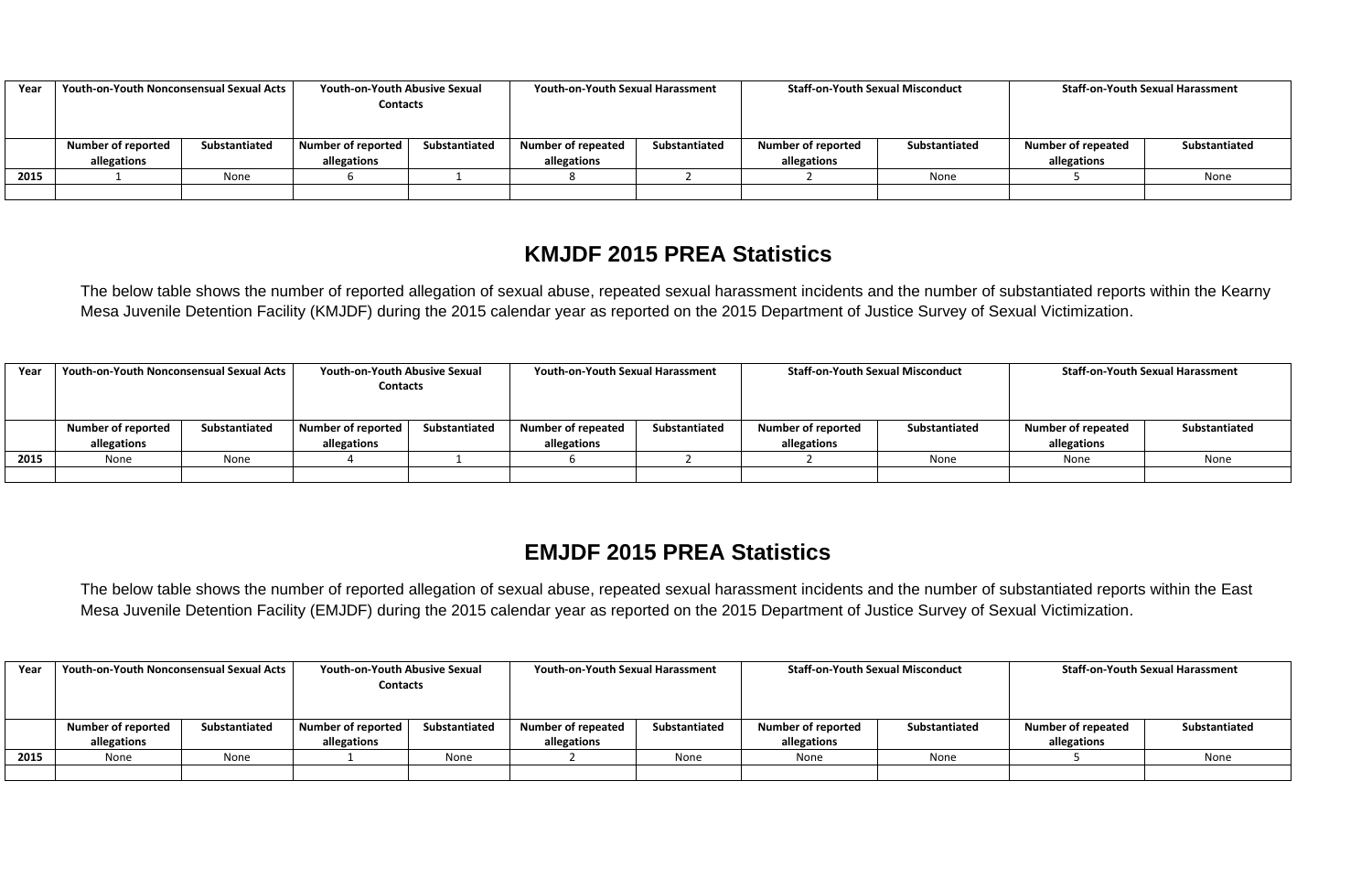## **Camp Barrett 2015 PREA Statistics**

The below table shows the number of reported allegation of sexual abuse, repeated sexual harassment incidents and the number of substantiated reports within the Camp Barrett during the 2015 calendar year as reported on the 2015 Department of Justice Survey of Sexual Victimization.

| Year | <b>Youth-on-Youth Nonconsensual Sexual Acts</b> |               | <b>Youth-on-Youth Abusive Sexual</b><br><b>Contacts</b> |               | <b>Youth-on-Youth Sexual Harassment</b>  |               | <b>Staff-on-Youth Sexual Misconduct</b>  |               | <b>Staff-on-Youth Sexual Harassment</b>  |               |  |
|------|-------------------------------------------------|---------------|---------------------------------------------------------|---------------|------------------------------------------|---------------|------------------------------------------|---------------|------------------------------------------|---------------|--|
|      | <b>Number of reported</b><br>allegations        | Substantiated | Number of reported<br>allegations                       | Substantiated | <b>Number of repeated</b><br>allegations | Substantiated | <b>Number of reported</b><br>allegations | Substantiated | <b>Number of repeated</b><br>allegations | Substantiated |  |
| 2015 | None                                            | None          |                                                         | None          | None                                     | None          | None                                     | None          | None                                     | None          |  |
|      |                                                 |               |                                                         |               |                                          |               |                                          |               |                                          |               |  |

### **Juvenile Ranch Facility 2015 PREA Statistics**

The below table shows the number of reported allegation of sexual abuse, repeated sexual harassment incidents and the number of substantiated reports within the Juvenile Ranch Facility (JRF) during the 2015 calendar year as reported on the 2015 Department of Justice Survey of Sexual Victimization.

| Year | <b>Youth-on-Youth Nonconsensual Sexual Acts</b> |               | <b>Youth-on-Youth Abusive Sexual</b> |               | <b>Youth-on-Youth Sexual Harassment</b> |               | <b>Staff-on-Youth Sexual Misconduct</b> |               | <b>Staff-on-Youth Sexual Harassment</b> |               |  |
|------|-------------------------------------------------|---------------|--------------------------------------|---------------|-----------------------------------------|---------------|-----------------------------------------|---------------|-----------------------------------------|---------------|--|
|      |                                                 |               | <b>Contacts</b>                      |               |                                         |               |                                         |               |                                         |               |  |
|      |                                                 |               |                                      |               |                                         |               |                                         |               |                                         |               |  |
|      | <b>Number of reported</b>                       | Substantiated | <b>Number of reported</b>            | Substantiated | <b>Number of repeated</b>               | Substantiated | <b>Number of reported</b>               | Substantiated | <b>Number of repeated</b>               | Substantiated |  |
|      | allegations                                     |               | allegations                          |               | allegations                             |               | allegations                             |               | allegations                             |               |  |
| 2015 | None                                            | None          | None                                 | None          | None                                    | None          | None                                    | None          | None                                    | None          |  |
|      |                                                 |               |                                      |               |                                         |               |                                         |               |                                         |               |  |